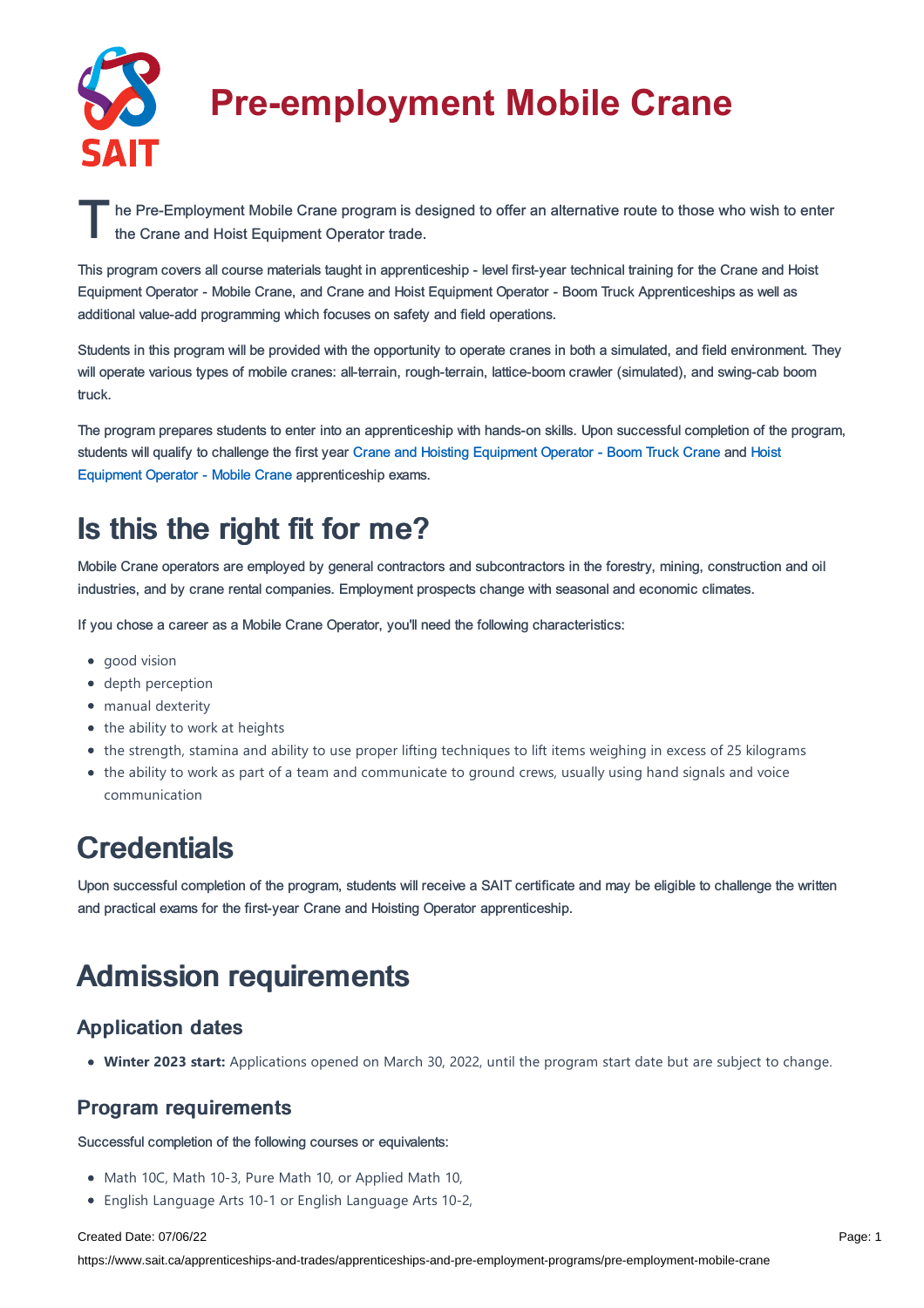- All applicants must demonstrate English Language [Proficiency](https://www.sait.ca/pages/admissions/before-you-apply/english-proficiency/english-proficiency) prior to admission, including students educated in Canada.
- A pass mark in the SAIT Admission [Examination](https://www.sait.ca/pages/student-life/learner-services/testing-services) (Level 2) or equivalent is accepted in lieu of the above requirements.

Note: General Educational Development (GED) tests are **not** accepted in lieu of the admission requirements.

SAIT accepts high school course [equivalents](https://www.sait.ca/pages/admissions/before-you-apply/high-school-course-equivalencies) for admission. If you don't meet the requirements, consider Academic [Upgrading.](https://www.sait.ca/pages/programs-and-courses/academic-upgrading)

SAIT evaluates [international](https://www.sait.ca/pages/admissions/after-you-apply/international-document-assessment) documents for admissions. After you've applied, consider our international document assessment service if your education is from outside of Canada.

### Direct entry: four-step process

**Step 1:** Read the program information to see the qualities needed for student success.

**Step 2:** Ensure that you meet all of the admission requirements listed above.

**Step 3:** [Apply](https://www.sait.ca/pages/admissions/apply) to Pre-Employment Mobile Crane and submit your transcripts and/or [anticipated](https://www.sait.ca/pages/admissions/after-you-apply/transcripts-and-supporting-documents) final grades.

Admission will be extended on a first-qualified, first-offered basis until the program is full.

**Step 4:** Find out how to monitor your [application](https://www.sait.ca/pages/admissions/after-you-apply/tracking-your-application) status.

### Communication during admission

Email is the primary source of communication during the selection process. Ensure your personal email account is managed appropriately to receive our emails, files and communications. We recommend you add the [transportation.info@sait.ca](https://sait.camailto:transportation.info@sait.ca) domain to your safe senders' list or you risk missing critical email messages.

### Costs 2022/23

### Domestic tuition and fees

Cost per credit: \$677

| Year | <b>Number of semesters</b> | <b>Tuition fees</b> | <b>SAIT fees</b> | Saitsa fees* | Total   |
|------|----------------------------|---------------------|------------------|--------------|---------|
|      | -                          | \$8,124             | \$149            | n/a          | \$8,273 |

### SAIT fees

- Campus athletic and recreation fee: \$49
- Universal transit pass (Upass): n/a
- Student support fee: \$50
- Student technology fee: \$50

This program is eligible for [Canada](https://www.sait.ca/business-and-industry/canada-alberta-job-grant) Alberta Job Grant funding

### Saitsa fees

#### Student Association fees

Students registered in pre-employment programs do not pay student association fees.

### Health and dental fees

Created Date: 07/06/22